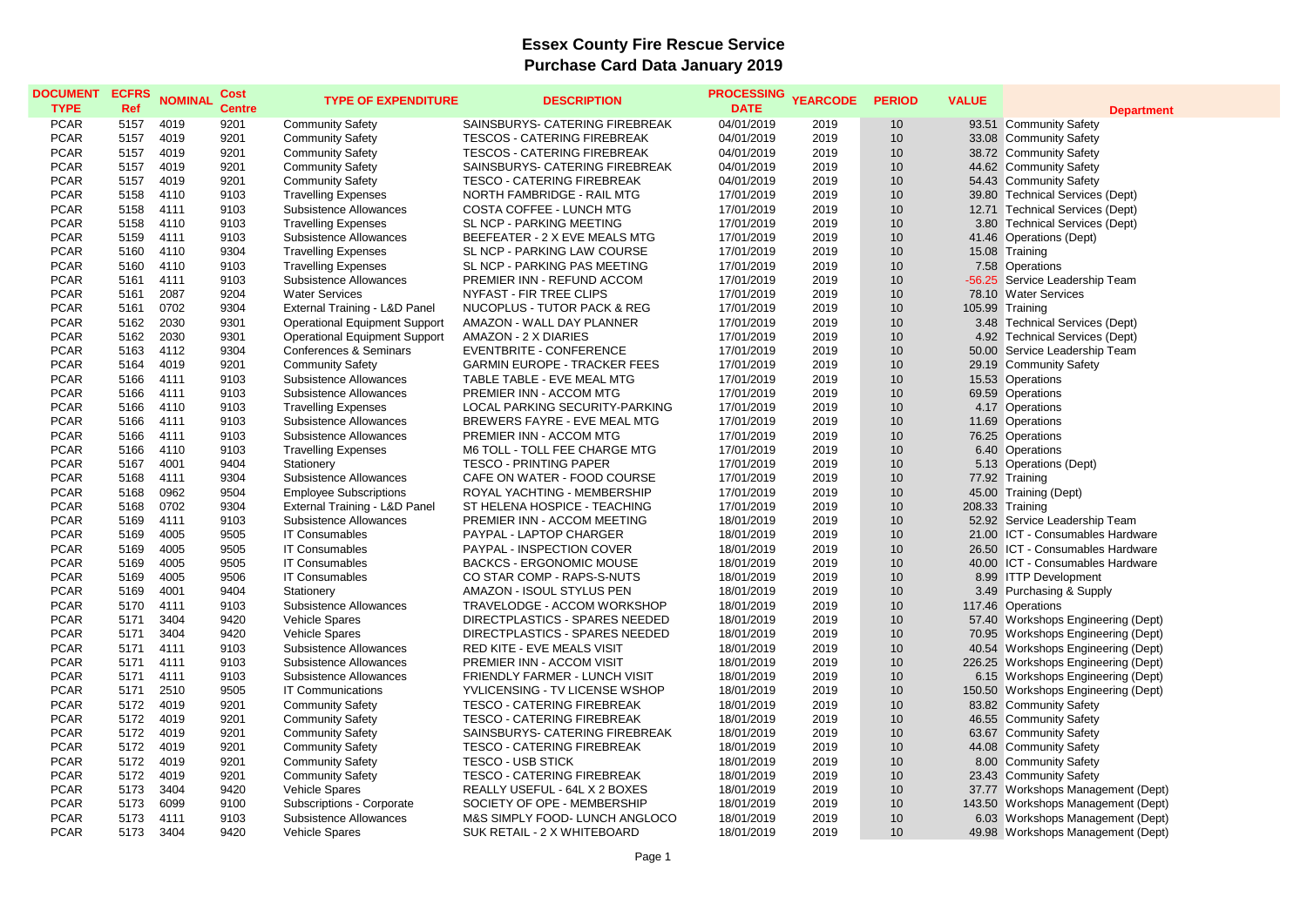## **Essex County Fire Rescue Service Purchase Card Data January 2019**

| <b>DOCUMENT</b><br><b>TYPE</b> | <b>ECFRS</b><br>Ref | <b>NOMINAL</b> | <b>Cost</b><br><b>Centre</b> | <b>TYPE OF EXPENDITURE</b>                              | <b>DESCRIPTION</b>                    | <b>PROCESSING</b><br><b>DATE</b> | <b>YEARCODE</b> | <b>PERIOD</b>   | <b>VALUE</b> | <b>Department</b>                 |
|--------------------------------|---------------------|----------------|------------------------------|---------------------------------------------------------|---------------------------------------|----------------------------------|-----------------|-----------------|--------------|-----------------------------------|
| <b>PCAR</b>                    | 5173                | 4111           | 9103                         | Subsistence Allowances                                  | COSTA - LUNCH ANGLOCO                 | 18/01/2019                       | 2019            | 10              |              | 10.97 Workshops Management (Dept) |
| <b>PCAR</b>                    | 5174                | 2030           | 9301                         | <b>Operational Equipment Support</b>                    | ATE - RATCHET STRAPS                  | 18/01/2019                       | 2019            | 10              |              | 49.85 Technical Services          |
| <b>PCAR</b>                    | 5174                | 4111           | 9103                         | Subsistence Allowances                                  | PREMIER INN - ACCOMODATION            | 18/01/2019                       | 2019            | 10              |              | 211.25 Operations                 |
| <b>PCAR</b>                    | 5174                | 2030           | 9301                         | <b>Operational Equipment Support</b>                    | AMAZON - RECHARABLE PUMP              | 18/01/2019                       | 2019            | 10              |              | 47.44 Technical Services (Dept)   |
| <b>PCAR</b>                    | 5174                | 2030           | 9301                         | <b>Operational Equipment Support</b>                    | ICHEME - LIQUID HYDROCARBON           | 18/01/2019                       | 2019            | 10 <sup>1</sup> |              | 280.64 Technical Services (Dept)  |
| <b>PCAR</b>                    | 5174                | 2030           | 9301                         | <b>Operational Equipment Support</b>                    | BARTA - HEAVY DUTY CROOKS             | 18/01/2019                       | 2019            | 10              |              | 271.46 Technical Services (Dept)  |
| <b>PCAR</b>                    | 5174                | B217           | 9402                         | Payments in Advance                                     | SMARTSHEET - SUBSCRIPTION             | 18/01/2019                       | 2019            | 10 <sup>1</sup> |              | 2,280.73 Finance & Pay            |
| <b>PCAR</b>                    | 5174                | 2030           | 9301                         | <b>Operational Equipment Support</b>                    | AMAZON - LINEX SCALE RULES            | 18/01/2019                       | 2019            | 10              |              | 128.30 Technical Services         |
| <b>PCAR</b>                    | 5174                | 0715           | 9304                         | In House Operational Training                           | GAZEBOSHOP - LEG ASSEMBLY             | 18/01/2019                       | 2019            | 10              |              | 48.00 Training                    |
| <b>PCAR</b>                    | 5175                | 4019           | 9201                         | <b>Community Safety</b>                                 | TESCO - CATERING FIREBREAK            | 18/01/2019                       | 2019            | 10 <sup>1</sup> |              | 24.22 Community Safety            |
| <b>PCAR</b>                    | 5175                | 4019           | 9201                         | <b>Community Safety</b>                                 | <b>TESCO - CATERING FIREBREAK</b>     | 18/01/2019                       | 2019            | 10              |              | 60.16 Community Safety            |
| <b>PCAR</b>                    | 5175                | 4019           | 9201                         | <b>Community Safety</b>                                 | <b>TESCO - CATERING FIREBREAK</b>     | 18/01/2019                       | 2019            | 10              |              | 44.95 Community Safety            |
| <b>PCAR</b>                    | 5175                | 4019           | 9201                         | <b>Community Safety</b>                                 | <b>TESCO - CATERING FIREBREAK</b>     | 18/01/2019                       | 2019            | 10              |              | 45.04 Community Safety            |
| <b>PCAR</b>                    | 5175                | 4019           | 9201                         | <b>Community Safety</b>                                 | <b>TESCO - CATERING FIREBREAK</b>     | 18/01/2019                       | 2019            | 10              |              | 32.11 Community Safety            |
| <b>PCAR</b>                    | 5175                | 4019           | 9201                         | <b>Community Safety</b>                                 | <b>TESCO - CATERING FIREBREAK</b>     | 18/01/2019                       | 2019            | 10              |              | 59.07 Community Safety            |
| <b>PCAR</b>                    | 5175                | 4019           | 9201                         | <b>Community Safety</b>                                 | MAKRO - EQUIPMENT FIREBREAK           | 18/01/2019                       | 2019            | 10              |              | 75.98 Community Safety            |
| <b>PCAR</b>                    | 5176                | 2085           | 9301                         | <b>Breathing Apparatus</b>                              | SCREWFIX- REFUND STORAGE BOXES        | 18/01/2019                       | 2019            | 10              |              | -46.65 Technical Services (Dept)  |
| <b>PCAR</b>                    | 5177                | 4019           | 9201                         | <b>Community Safety</b>                                 | <b>KEYS IS US - KEYS FIREBREAK</b>    | 18/01/2019                       | 2019            | 10              |              | 20.00 Community Safety            |
| <b>PCAR</b>                    | 5178                | 4019           | 9201                         | <b>Community Safety</b>                                 | <b>MORRISONS - CATERING FIREBREAK</b> | 18/01/2019                       | 2019            | 10              |              | 25.85 Community Safety            |
| <b>PCAR</b>                    | 5178                | 4019           | 9201                         | <b>Community Safety</b>                                 | <b>TESCO - CATERING FIREBREAK</b>     | 18/01/2019                       | 2019            | 10              |              | 60.73 Community Safety            |
| <b>PCAR</b>                    | 5178                | 4019           | 9201                         | <b>Community Safety</b>                                 | <b>TESCO - CATERING FIREBREAK</b>     | 18/01/2019                       | 2019            | 10              |              | 18.31 Community Safety            |
| <b>PCAR</b>                    | 5178                | 4019           | 9201                         | <b>Community Safety</b>                                 | <b>TESCO - CATERING FIREBREAK</b>     | 18/01/2019                       | 2019            | 10              |              | 22.19 Community Safety            |
| <b>PCAR</b>                    | 5178                | 4019           | 9201                         | <b>Community Safety</b>                                 | <b>TESCO - CATERING FIREBREAK</b>     | 18/01/2019                       | 2019            | 10              |              | 19.97 Community Safety            |
| <b>PCAR</b>                    | 5178                | 4019           | 9201                         | <b>Community Safety</b>                                 | <b>MORRISONS CATERING FIREBREAK</b>   | 18/01/2019                       | 2019            | 10              |              | 33.98 Community Safety            |
| <b>PCAR</b>                    | 5178                | 4019           | 9201                         | <b>Community Safety</b>                                 | ASDA - CATERING FIREBREAK             | 18/01/2019                       | 2019            | 10 <sup>1</sup> |              | 68.26 Community Safety            |
| <b>PCAR</b>                    | 5178                | 4019           | 9201                         | <b>Community Safety</b>                                 | <b>TESCO - CATERING FIREBREAK</b>     | 18/01/2019                       | 2019            | 10              |              | 27.34 Community Safety            |
| <b>PCAR</b>                    | 5178                | 4019           | 9201                         | <b>Community Safety</b>                                 | <b>TESCO - CATERING FIREBREAK</b>     | 18/01/2019                       | 2019            | 10              |              | 22.20 Community Safety            |
| <b>PCAR</b>                    | 5178                | 4019           | 9201                         | <b>Community Safety</b>                                 | EOE CO-OP - CATERING FIREBREAK        | 18/01/2019                       | 2019            | 10              |              | 34.22 Community Safety            |
| <b>PCAR</b>                    | 5178                | 4019           | 9201                         | <b>Community Safety</b>                                 | EOE CO-OP - CATERING FIREBREAK        | 18/01/2019                       | 2019            | 10              |              | 3.39 Community Safety             |
| <b>PCAR</b>                    | 5178                | 4019           | 9201                         | <b>Community Safety</b>                                 | ASDA - CATERING FIREBREAK             | 18/01/2019                       | 2019            | 10              |              | 48.05 Community Safety            |
| <b>PCAR</b>                    | 5178                | 4019           | 9201                         | <b>Community Safety</b>                                 | ALDI - CATERING FIREBREAK             | 18/01/2019                       | 2019            | 10 <sup>1</sup> |              | 24.13 Community Safety            |
| <b>PCAR</b>                    | 5178                | 4019           | 9201                         | <b>Community Safety</b>                                 | OCEAN - CATERING FIREBREAK            | 18/01/2019                       | 2019            | 10 <sup>1</sup> |              | 1.89 Community Safety             |
| <b>PCAR</b>                    | 5178                | 4019           | 9201                         | <b>Community Safety</b>                                 | <b>MORRISONS - CATERING FIREBREAK</b> | 18/01/2019                       | 2019            | 10              |              | 37.26 Community Safety            |
| <b>PCAR</b>                    | 5178                | 4019           | 9201                         | <b>Community Safety</b>                                 | ALDI - CATERING FIREBREAL             | 18/01/2019                       | 2019            | 10 <sup>1</sup> |              | 25.63 Community Safety            |
| <b>PCAR</b>                    | 5178                | 4019           | 9201                         | <b>Community Safety</b>                                 | EOE CO-OP - CATERING FIREBREAK        | 18/01/2019                       | 2019            | 10              |              | 40.96 Community Safety            |
| <b>PCAR</b>                    | 5179                | 4110           | 9103                         | <b>Travelling Expenses</b>                              | <b>GREATER ANGLIA - RAIL MTG</b>      | 22/01/2019                       | 2019            | 10              |              | 22.70 Workplace Safety (Dept)     |
| <b>PCAR</b>                    | 5179                | 4003           | 9404                         | Postage Direct Mailing & Carriage POST OFFICE - POSTAGE |                                       | 22/01/2019                       | 2019            | 10              |              | 7.30 Workplace Safety (Dept)      |
| <b>PCAR</b>                    | 5179                | 4110           | 9103                         | <b>Travelling Expenses</b>                              | <b>GREATER ANGLIA - RAIL MTG</b>      | 22/01/2019                       | 2019            | 10              |              | 24.70 Workplace Safety (Dept)     |
| <b>PCAR</b>                    | 5180                | 4021           | 9201                         | Home Safety                                             | <b>SCREWFIX - SMOKE ALARM</b>         | 22/01/2019                       | 2019            | 10              |              | 12.50 Community Safety            |
| <b>PCAR</b>                    | 5180                | 4110           | 9103                         | <b>Travelling Expenses</b>                              | <b>GREATER ANGLIA - RAIL MTG</b>      | 22/01/2019                       | 2019            | 10              |              | 22.70 Workplace Safety (Dept)     |
| <b>PCAR</b>                    | 5180                | 4110           | 9103                         | <b>Travelling Expenses</b>                              | GREATER ANGLIA-RAIL CONFERENCE        | 22/01/2019                       | 2019            | 10              |              | 40.00 Workplace Safety (Dept)     |
| <b>PCAR</b>                    | 5181                | 4110           | 9103                         | <b>Travelling Expenses</b>                              | LUL - UNDERGROUD CONFERENCE           | 22/01/2019                       | 2019            | 10              |              | 18.10 Community Safety (Dept)     |
| <b>PCAR</b>                    | 5182                | 2017           | 9401                         | Canteen Equipment                                       | <b>CURRYS - SLOW COOKER WTC</b>       | 22/01/2019                       | 2019            | 10              |              | 28.33 Catering                    |
| <b>PCAR</b>                    | 5182                | 2017           | 9401                         | Canteen Equipment                                       | VIKING - TABLE TOP COOKER WTC         | 22/01/2019                       | 2019            | 10              |              | 79.99 Catering                    |
| <b>PCAR</b>                    | 5182                | 1499           | 9405                         | <b>Furniture and Fittings</b>                           | <b>FRAMES EXPRESS - FRAMES</b>        | 22/01/2019                       | 2019            | 10              |              | 73.73 Property Services           |
| <b>PCAR</b>                    | 5183                | 4016           | 9504                         | Recruitment                                             | UNIVERSITY OF ESSEX - RECRUIT         | 22/01/2019                       | 2019            | 10              |              | 76.00 Human Resources (Dept)      |
| <b>PCAR</b>                    | 5183                | 6899           | 9504                         | Miscellaneous Expenses                                  | ONE4ALL GIFT CARD - VOUCHERS          | 22/01/2019                       | 2019            | 10 <sup>°</sup> |              | 75.00 Human Resources (Dept)      |
| <b>PCAR</b>                    | 5184                | 4015           | 8200                         | <b>Community Commanders Funds</b>                       | SAINSBURYS - TAKE AWAY                | 22/01/2019                       | 2019            | 10              |              | 7.57 East Area Command            |
| <b>PCAR</b>                    | 5184                | 4015           | 8200                         | <b>Community Commanders Funds</b>                       | <b>MELIN - TAKE AWAY</b>              | 22/01/2019                       | 2019            | 10              |              | 35.42 East Area Command           |
| <b>PCAR</b>                    | 5184                | 4015           | 8200                         | <b>Community Commanders Funds</b>                       | <b>MOONLIGHT - TAKE AWAY</b>          | 22/01/2019                       | 2019            | 10              |              | 77.79 East Area Command           |
| <b>PCAR</b>                    | 5185                | 4008           | 9104                         | Media Expenses                                          | FACEBOOK - FB ADVERTISING             | 22/01/2019                       | 2019            | 10              |              | 2.42 Corporate Comms              |